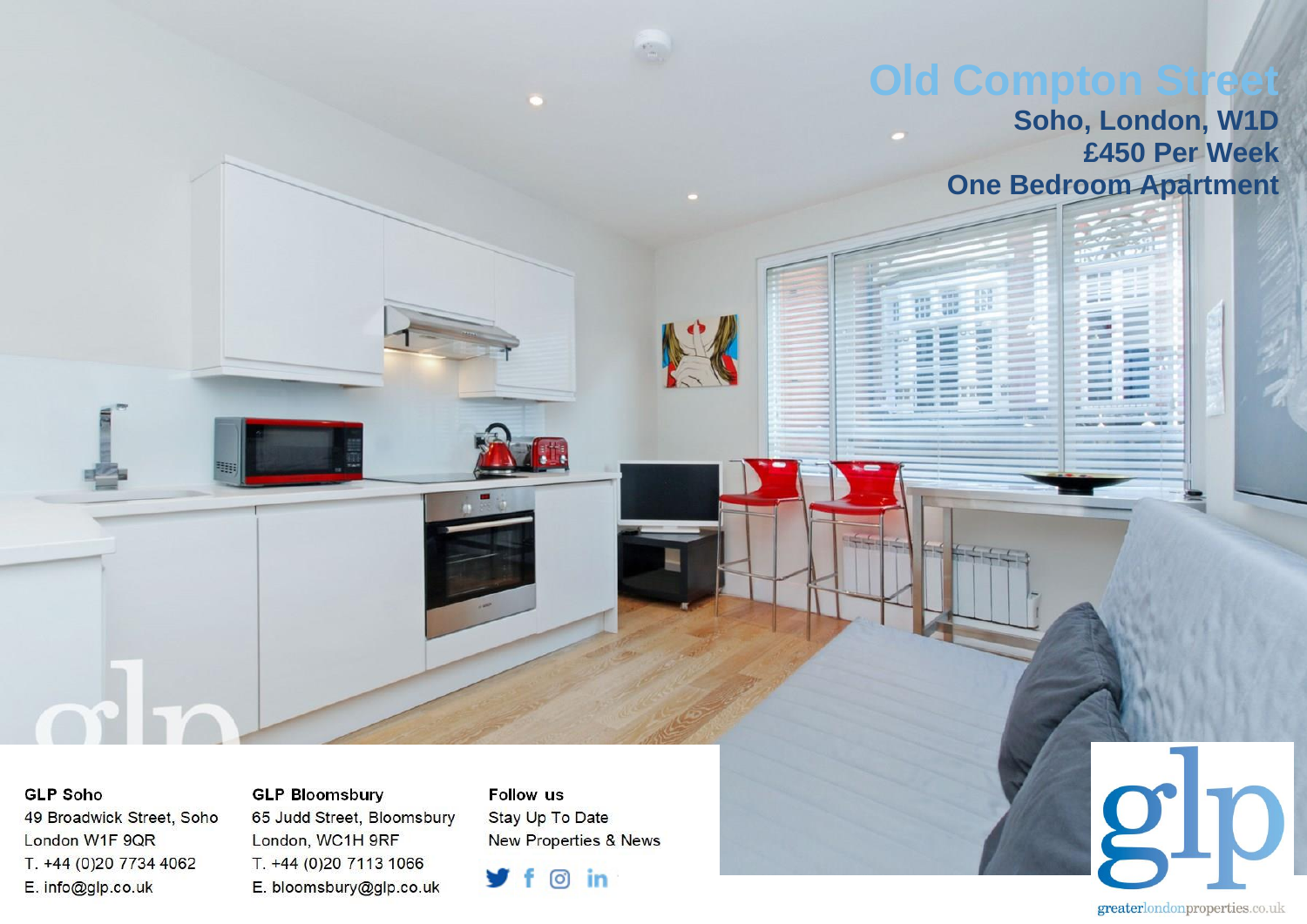

➢ Double Bedroom

- ➢ Open Plan
- ➢ Wooden Floors
- > Secondary Glazing<br>
⊳ Built In Sorage
- Built In Sorage

A lovely contemporary apartment set on the first floor of this quaint period building on Old Compton Street, boasting just under of 400 sq. ft. in dimension, and perfect for individuals looking for a stylish apartment in central Soho.

The apartment has been entirely remodelled and offers stunning modern fittings and decor. With a striking open-plan kitchen being fully fitted with all modern appliances, and gorgeous wooden flooring throughout, this apartment is a serious contender for being one of the best properties in Soho in its price range - simply must be seen!

The double bedroom comes with plenty of fitted storage space, and the living room is simply breathtaking. The large bathroom is modern and features a generously sized walk in shower.

Located on Old Compton Street in the heart of Soho, this property offers a plethora of local shops, restaurants and bars whilst also being within close walking distance of Piccadilly Circus, Shaftesbury Avenue, Leicester Square, Regent Street and Oxford Street.

Leicester Square, Piccadilly Circus, Tottenham Court Road and Oxford Circus underground tube stations are all a short walk away as well as numerous bus routes on Shaftesbury Avenue ensuring you have easy access to the entire city of London.

Available 12<sup>th</sup> March 2022 and offered part furnished.

EPC Rating: EER E (51/72) EIR E (39/50)



**Old Compton Street** 



rightmove $\widehat{\omega}$